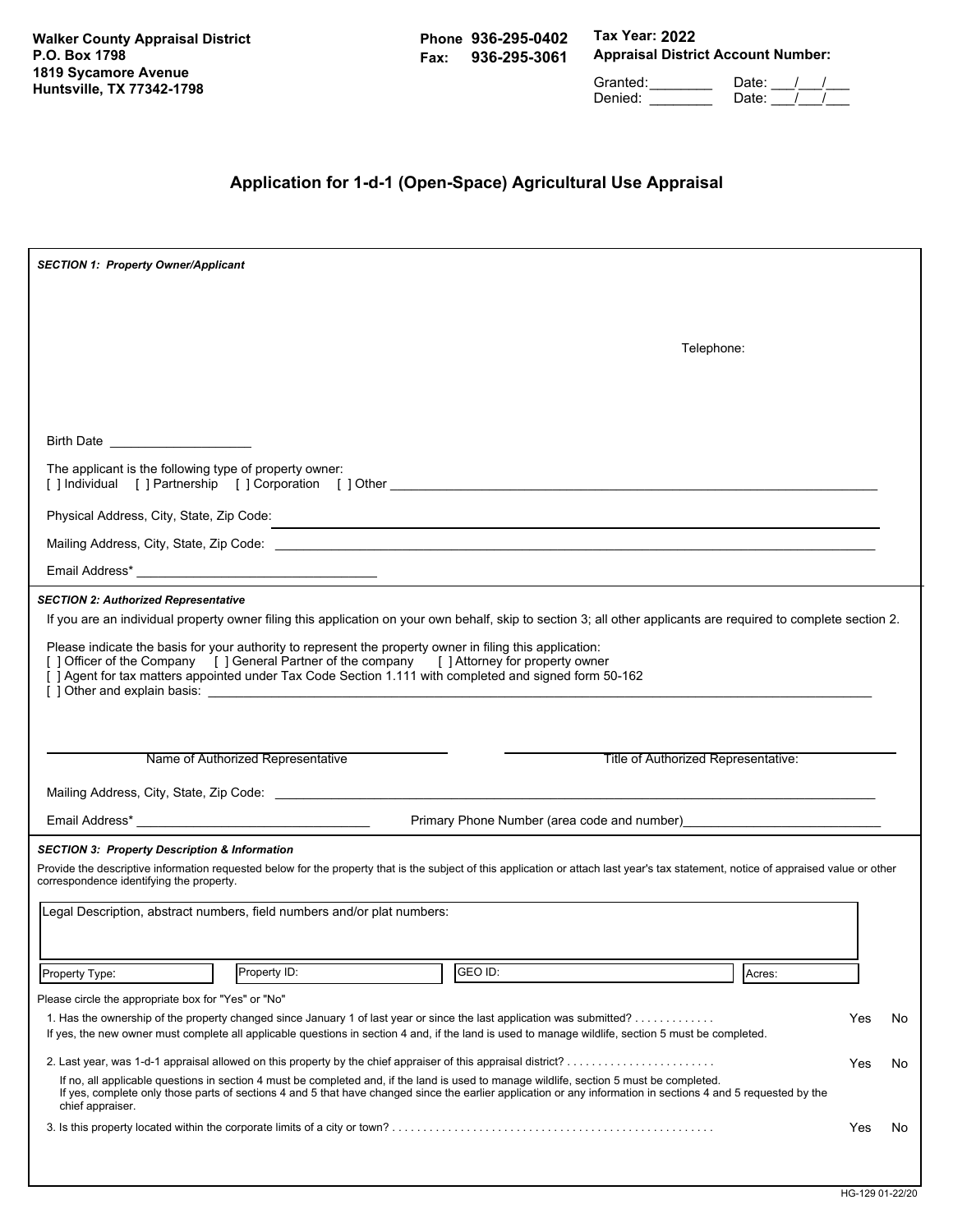## *SECTION 4: Property Use*

| Year                            | <b>Agricultural Use</b>    | Acres                                                                                                                                                                                   | Year | <b>Agricultural Use</b>    | Acres  |
|---------------------------------|----------------------------|-----------------------------------------------------------------------------------------------------------------------------------------------------------------------------------------|------|----------------------------|--------|
|                                 |                            |                                                                                                                                                                                         |      |                            |        |
|                                 |                            |                                                                                                                                                                                         |      |                            |        |
|                                 |                            |                                                                                                                                                                                         |      |                            |        |
|                                 |                            |                                                                                                                                                                                         |      |                            |        |
|                                 |                            |                                                                                                                                                                                         |      |                            |        |
| the space is not sufficient.    |                            | 2(a). List the livestock, exotic animals or exotic fowl raised or kept or the type of wildlife managed on the property and the number of acres used for each activity. Attach a list if |      |                            |        |
|                                 | Livestock/Exotics/Wildlife | Acres                                                                                                                                                                                   |      | Livestock/Exotics/Wildlife | Acres  |
| example: cattle                 |                            | 48                                                                                                                                                                                      |      |                            |        |
|                                 |                            |                                                                                                                                                                                         |      |                            |        |
|                                 |                            |                                                                                                                                                                                         |      |                            |        |
|                                 |                            | 2(b). List the number of head of livestock or exotic animals that are raised or kept on the property (average over the year). Attach a list if the space is not sufficient.             |      |                            |        |
|                                 | Livestock/Exotics/Wildlife | Number                                                                                                                                                                                  |      | Livestock/Exotics/Wildlife | Number |
| example: cattle                 |                            | 20                                                                                                                                                                                      |      |                            |        |
|                                 |                            |                                                                                                                                                                                         |      |                            |        |
| not sufficient.                 |                            | 3. List the crops grown (including ornamental plants, flowers, or grapevines) and the number of acres devoted to each crop. Attach a list if the space is                               |      |                            |        |
|                                 | Crop                       | Acres                                                                                                                                                                                   |      | Crop                       | Acres  |
| example: wheat                  |                            | 200                                                                                                                                                                                     |      |                            |        |
|                                 |                            |                                                                                                                                                                                         |      |                            |        |
| if the space is not sufficient. |                            | 4. List participation in any government programs for planting cover crops or land lying idle and the number of acres devoted to each program. Attach a list                             |      |                            |        |
|                                 | Program                    | Acres                                                                                                                                                                                   |      | Program                    | Acres  |
|                                 |                            |                                                                                                                                                                                         |      |                            |        |
|                                 |                            | 100                                                                                                                                                                                     |      |                            |        |
| example: CRP                    |                            |                                                                                                                                                                                         |      |                            |        |
|                                 |                            |                                                                                                                                                                                         |      |                            |        |
|                                 |                            | 5. If the property is now used for any nonagricultural activities list all nonagricultural uses and the number of acres devoted to each use. Attach a list if                           |      |                            |        |
| space is not sufficient.        | Non-Agricultural           | Acres                                                                                                                                                                                   |      | Non-Agricultural           | Acres  |
|                                 |                            |                                                                                                                                                                                         |      |                            |        |
| example: homesite               |                            | .50                                                                                                                                                                                     |      |                            |        |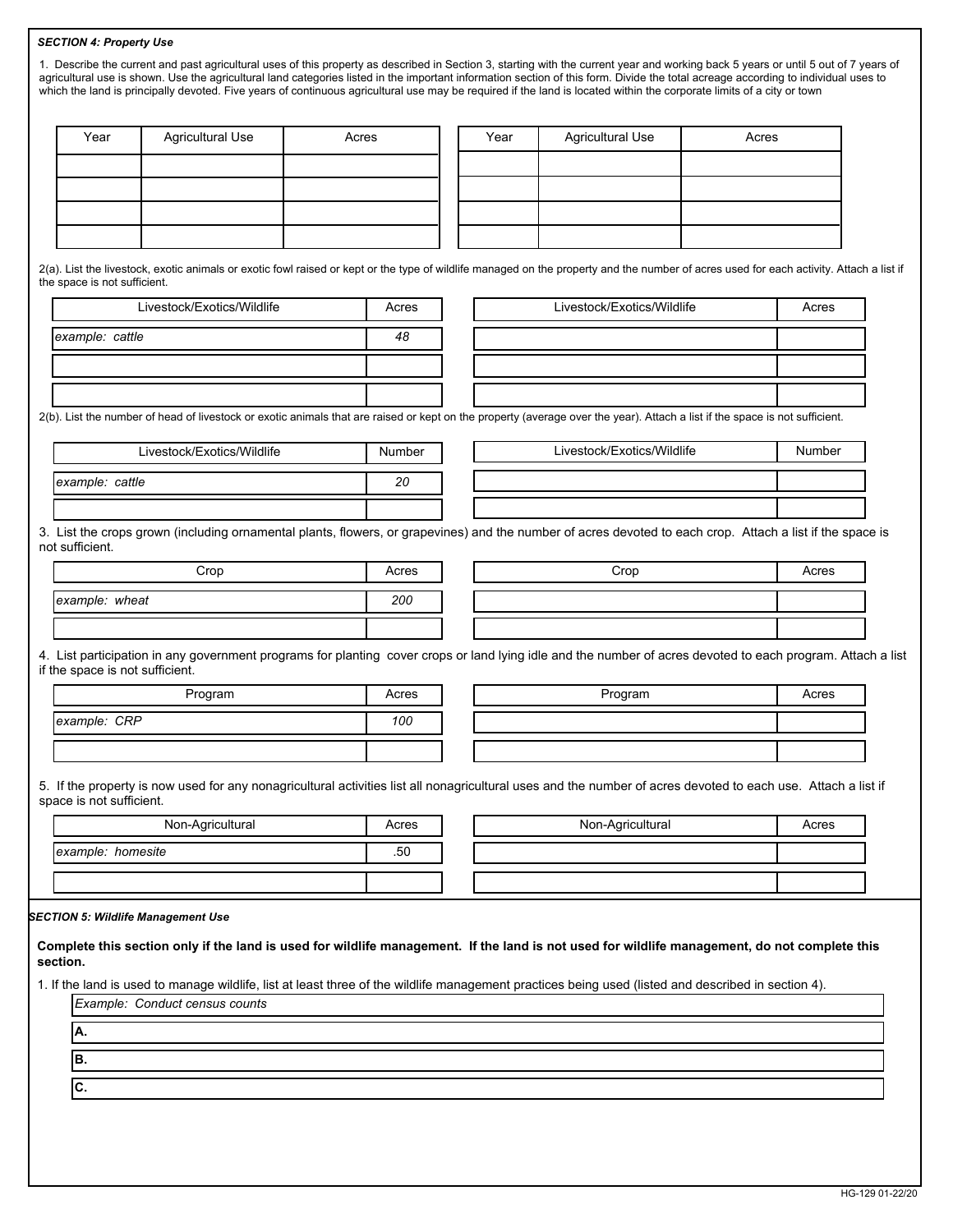| pasture would be the response as it is the category of use prior to conversion.                                                                                                                                                                                                                                                                | conversion to wildlife management use. For example, if the land was categorized as native pasture before conversion to wildlife management, native |           |  |  |  |
|------------------------------------------------------------------------------------------------------------------------------------------------------------------------------------------------------------------------------------------------------------------------------------------------------------------------------------------------|----------------------------------------------------------------------------------------------------------------------------------------------------|-----------|--|--|--|
|                                                                                                                                                                                                                                                                                                                                                |                                                                                                                                                    | No        |  |  |  |
| If yes, attach the wildlife management plan for the property using the appropriate Texas Parks & Wildlife Department form                                                                                                                                                                                                                      |                                                                                                                                                    |           |  |  |  |
| (obtained at www.tpwd.texas.gov/landwater/land/private/agricultural land/).<br>4. Was the land subject to wildlife management a part of a larger tract of land qualified for 1-d-1 or timber land appraisal on January 1 of the                                                                                                                | Yes                                                                                                                                                | No        |  |  |  |
| 5. Is any part of the land subject to wildlife management managed through a wildlife management property association?                                                                                                                                                                                                                          |                                                                                                                                                    |           |  |  |  |
| If yes, please attach a written agreement obligating the owners in the association to perform wildlife management practices necessary to<br>qualify wildlife management land for 1-d-1 appraisal.                                                                                                                                              | Yes                                                                                                                                                | No        |  |  |  |
| 6. Is any part of the land located in an area designated by Texas Parks and Wildlife Department as a habitat for an endangered species, a                                                                                                                                                                                                      | Yes                                                                                                                                                | No        |  |  |  |
| 7. (a) Is the land that is the subject of this application subject to a permit issued under Federal Endangered Species Act Section 7 or 10(a) ?                                                                                                                                                                                                | Yes                                                                                                                                                | No        |  |  |  |
| (b) If yes, is the land included in a habitat preserve and subject to a conservation easement created under Chapter 183, Texas Natural                                                                                                                                                                                                         |                                                                                                                                                    |           |  |  |  |
| If you answer yes to Questions 7(a) and (b), provide evidence of the permit and of the conservation easement or habitat conservation plan.<br>Your application cannot be approved without this evidence.                                                                                                                                       |                                                                                                                                                    |           |  |  |  |
| 8. Is the land that is the subject of this application actively used for a conservation or restoration project providing compensation for natural<br>resources damage under one or more of the following laws:                                                                                                                                 |                                                                                                                                                    |           |  |  |  |
|                                                                                                                                                                                                                                                                                                                                                | Yes                                                                                                                                                | No        |  |  |  |
|                                                                                                                                                                                                                                                                                                                                                | Yes                                                                                                                                                | No        |  |  |  |
|                                                                                                                                                                                                                                                                                                                                                | Yes                                                                                                                                                | No        |  |  |  |
|                                                                                                                                                                                                                                                                                                                                                | Yes                                                                                                                                                | No        |  |  |  |
| If yes to any of the above, provide evidence of the conservation easement, deed restriction, or settlement agreement with the Texas<br>Commission on Environmental Quality. Applications without this evidence cannot be approved.                                                                                                             |                                                                                                                                                    |           |  |  |  |
| <b>SECTION 6: Conversion to Timber Production</b>                                                                                                                                                                                                                                                                                              |                                                                                                                                                    |           |  |  |  |
| If yes, on what date did you convert to timber production?                                                                                                                                                                                                                                                                                     | Yes                                                                                                                                                | <b>No</b> |  |  |  |
|                                                                                                                                                                                                                                                                                                                                                | <b>Yes</b>                                                                                                                                         | No        |  |  |  |
|                                                                                                                                                                                                                                                                                                                                                |                                                                                                                                                    |           |  |  |  |
| <b>SECTION 7: Certification and Signature</b>                                                                                                                                                                                                                                                                                                  |                                                                                                                                                    |           |  |  |  |
| NOTICE REGARDING PENALTIES FOR MAKING OR FILING AN APPLICATION CONTAINING A FALSE STATEMENT: If you make a false statement on this form, you<br>could be found guilty of a Class A misdemeanor or a state jail felony under Penal Code Section 37.10.                                                                                          |                                                                                                                                                    |           |  |  |  |
| $"1, -$<br>swear or affirm the following:<br>Printed Name of Property Owner or Authorized Representative                                                                                                                                                                                                                                       |                                                                                                                                                    |           |  |  |  |
| 1. that each fact contained in this application is true and correct;<br>2. that the property described in this application meets the qualifications under Texas law for the special appraisal claimed;<br>3. that I have read and understand the Notice Regarding Penalties for Making or Filing an Application Containing a False Statement." |                                                                                                                                                    |           |  |  |  |
| Sign                                                                                                                                                                                                                                                                                                                                           |                                                                                                                                                    |           |  |  |  |
| here<br><b>Signature of Property Owner or Authorized Representative:</b><br>Date:                                                                                                                                                                                                                                                              |                                                                                                                                                    |           |  |  |  |
| * May be confidential under Government Code §552.137; however, by including the email address on this form, you are affirmatively consenting to its release under the Public Information Act.                                                                                                                                                  |                                                                                                                                                    |           |  |  |  |
|                                                                                                                                                                                                                                                                                                                                                |                                                                                                                                                    |           |  |  |  |
|                                                                                                                                                                                                                                                                                                                                                |                                                                                                                                                    |           |  |  |  |
|                                                                                                                                                                                                                                                                                                                                                |                                                                                                                                                    |           |  |  |  |
|                                                                                                                                                                                                                                                                                                                                                |                                                                                                                                                    |           |  |  |  |
|                                                                                                                                                                                                                                                                                                                                                |                                                                                                                                                    |           |  |  |  |
|                                                                                                                                                                                                                                                                                                                                                |                                                                                                                                                    |           |  |  |  |
|                                                                                                                                                                                                                                                                                                                                                |                                                                                                                                                    |           |  |  |  |
|                                                                                                                                                                                                                                                                                                                                                |                                                                                                                                                    |           |  |  |  |
|                                                                                                                                                                                                                                                                                                                                                |                                                                                                                                                    |           |  |  |  |
|                                                                                                                                                                                                                                                                                                                                                |                                                                                                                                                    |           |  |  |  |